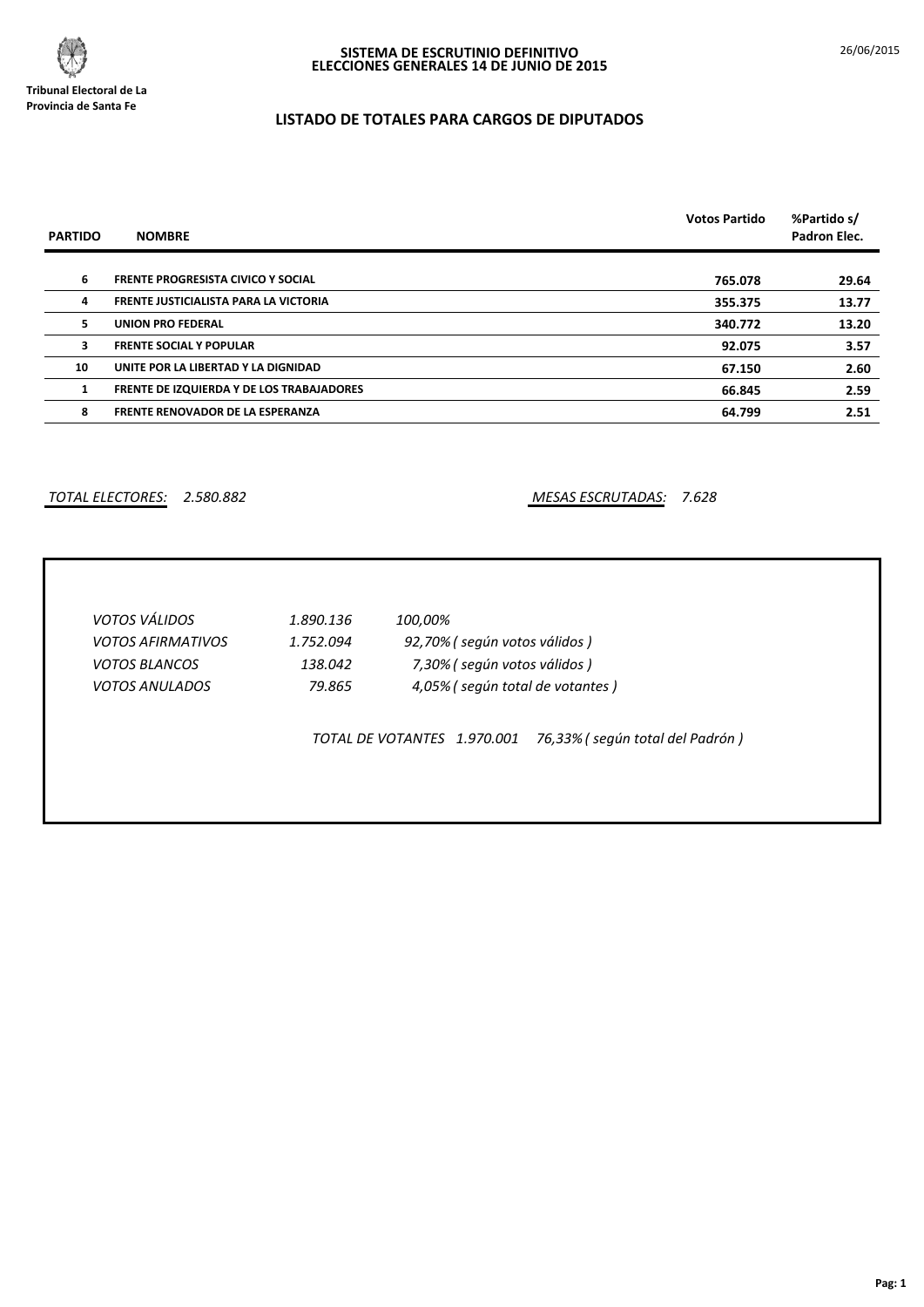

CONFORMACION LISTA DE DIPUTADOS

|                 |   |                 | Sit.P. Lista Sit.L. Apellido y Nombre | <b>Documento</b> | Sexo | <b>Dirección</b>           |
|-----------------|---|-----------------|---------------------------------------|------------------|------|----------------------------|
|                 |   |                 |                                       |                  |      |                            |
| T1              | 6 | <b>T1</b>       | BONFATTI ANTONIO JUAN                 | 8412852          | М    | DARRAGUEIRA 2402           |
| T <sub>2</sub>  | 6 | T2              | HENN JORGE ANTONIO                    | 20319381         | М    | OB.PRINCIPE 165            |
| T3              | 6 | T3              | GARCIA ALONSO CLARA RUT               | 13958704         | F.   | MARTIN RODRIGUEZ 750 3A    |
| T4              | 6 | T <sub>4</sub>  | <b>GIUSTINIANI RUBEN HECTOR</b>       | 11753943         | M    | PARAGUAY 139 P8 C          |
| T5              | 6 | T5              | <b>GALASSI RUBEN DARIO</b>            | 16509520         | М    | RIOJA 615 P8               |
| T6              | 6 | T <sub>6</sub>  | YACCUZZI ESTELA MARIS                 | 12751818         | F    | 25 DE MAYO 2109            |
| T7              | 6 | T7              | DI POLLINA EDUARDO ALFREDO            | 11127910         | М    | I.WARNES 1867              |
| T8              | 6 | T8              | MASCHERONI SANTIAGO ANGEL             | 10315334         | М    | SAAVEDRA 2435              |
| T9              | 6 | T9              | AUGSBURGER SILVIA                     | 14729086         | F.   | BV.OROÑO 634 12ºA          |
| T10             | 6 | T10             | <b>GARIBALDI JULIO FRANCISCO</b>      | 30165812         | М    | MONS.ZAZPE 2868 INT A      |
| T11             | 6 | T11             | AYALA MARIA CECILIA DEL HUERTO        | 11328980         | F.   | I.CULLEN 1149              |
| T12             | 6 | T12             | PIERONI OSCAR ALBERTO                 | 12907079         | м    | CHACABUCO 1524             |
| T13             | 6 | T13             | MOYANO CLAUDIA GABRIELA               | 22831243         | F.   | BAT.INDEPENDENCIA 535      |
| T14             | 6 | T14             | PALO OLIVER CLAUDIO FABIAN            | 20798468         | М    | PJE.MENA 1507              |
| T <sub>15</sub> | 6 | T15             | REAL GABRIEL EDGARDO                  | 13320079         | M    | <b>ENTRE RIOS 572</b>      |
| T16             | 6 | T16             | <b>BLANCO JOAQUIN ANDRES</b>          | 28324822         | M    | E.ZEBALLOS 848             |
| T17             | 6 | T17             | PULLARO MAXIMILIANO NICOLAS           | 23973449         | М    | SARMIENTO 132              |
| T18             | 6 | T18             | BERTERO INES ANGELICA                 | 5270988          | F.   | SAN MARTIN 876 P9 DD       |
| T19             | 6 | T19             | BOSCAROL ALEJANDRO                    | 18109161         | М    | 9 DE JULIO 1233 4 C        |
| T20             | 6 | T20             | GUTIERREZ ALICIA VERONICA             | 6278104          | F.   | PARAGUAY 637 5C            |
| T21             | 6 | T21             | <b>GALDEANO JULIAN</b>                | 20451123         | M    | H. IRIGOYEN 1591           |
| T22             | 6 | T22             | <b>MARTINO EDGARDO LUIS</b>           | 20966758         | М    | ALVEAR 559                 |
| T <sub>23</sub> | 6 | T <sub>23</sub> | SOLIS MIGUEL ANGEL                    | 12388275         | M    | 30 BIS N 1311              |
| T24             | 6 | T24             | <b>TEPP PATRICIA NORMA</b>            | 12488706         | F    | LIBERTAD 1597              |
| T25             | 6 | T25             | TEJEDA MARIA VICTORIA                 | 33829607         | F.   | 25 DE MAYO 1719            |
| T26             | 6 | T26             | <b>GREGORET HECTOR DELFINO</b>        | 13990419         | M    | ROCA 2922                  |
| T <sub>27</sub> | 6 | T27             | MARTINEZ OMAR ANGEL                   | 14937022         | М    | SARA B SAMYN (ESTE) 41 PB. |
| T28             | 6 | T28             | BENAS VERONICA CLAUDIA                | 14143805         | F.   | PJE.KAY 178                |
| T29             |   | 4 T1            | CAVALLERO HECTOR JOSE                 | 6175567          | M    | JUEZ ZUVIRIA 162 BIS       |
| <b>T30</b>      |   | 5 T1            | LOPEZ MOLINA RODRIGO MANUEL           | 31565960         | М    | CORRIENTES 1623 10°        |
| T31             | 4 | T2              | RUBEO LUIS DANIEL                     | 13174423         | М    | SALTA 2454 P7              |
| T32             | 5 | T2              | FERNANDEZ RAUL AUGUSTO                | 13333759         | M    | RUTA 1 KM.19,4 CALLE 114   |
| T33             | 4 | T3              | GIACCONE CLAUDIA ALEJANDRA            | 16815541         | F.   | SARMIENTO 1345             |
| T34             | 5 | T3              | VUCASOVICH MARIA ALEJANDRA            | 11858412         | F.   | MORENO 232 8°A             |
| T35             |   | 3 T1            | DEL FRADE CARLOS ALFREDO              | 14729802         | М    | VIAMONTE 1485              |
| T36             |   | 4 T4            | MIRABELLA ROBERTO MARIO               | 17963828         | M    | LOS INMIGRANTE 910         |
| T37             |   | 5 T4            | ANGELINI FEDERICO                     | 25648514         | М    | 3 DE FEBRERO 53 2          |
| T38             |   | 4 T5            | SIMONCINI SILVIA ROSA                 | 16113978         | F.   | SARMIENTO 1875             |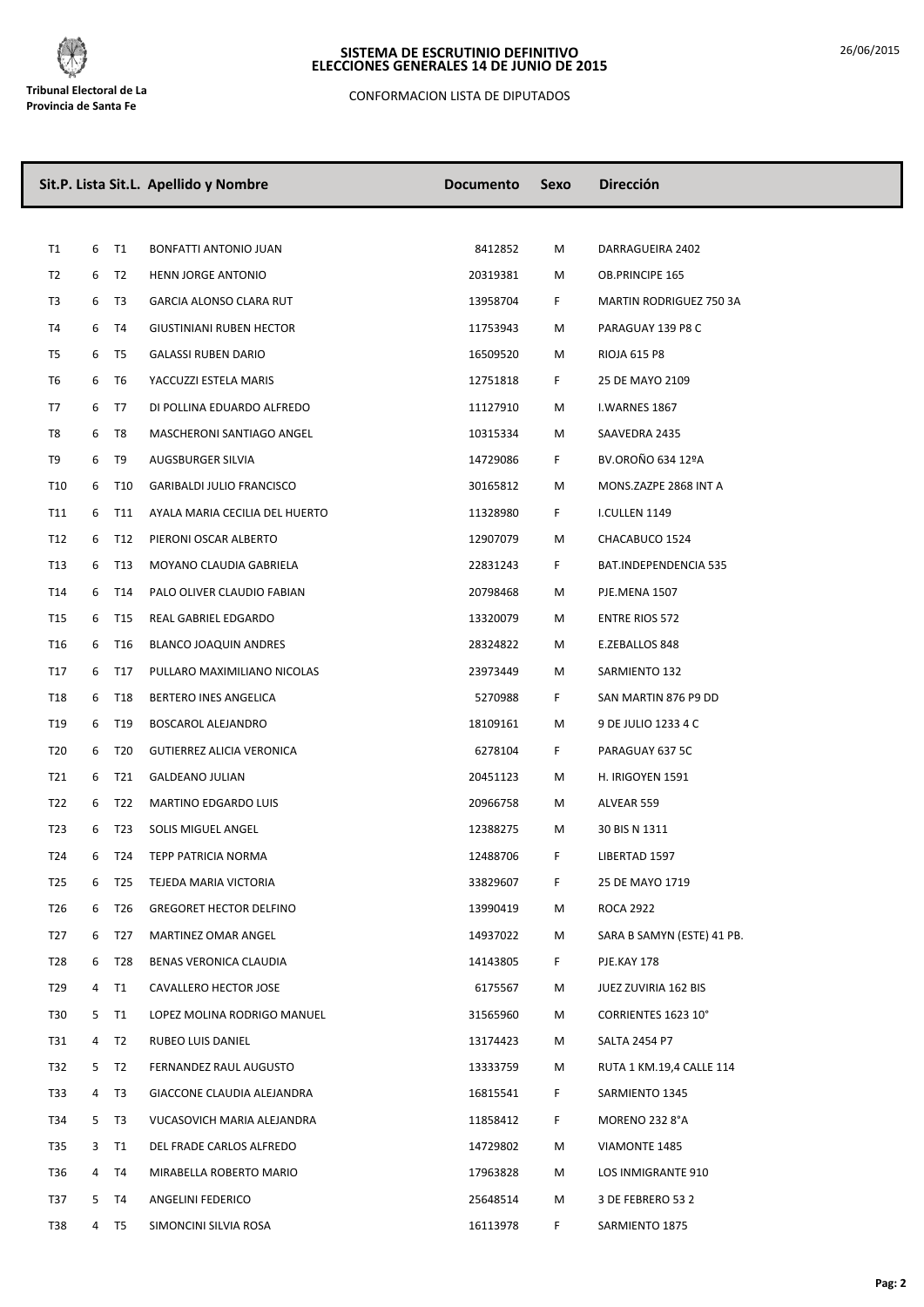

# CONFORMACION LISTA DE DIPUTADOS

| T39            | 5 | T5              | NICOTRA NORBERTO REYNALDO          | 8444441  | Μ  | MAIZTEGUI S/N               |
|----------------|---|-----------------|------------------------------------|----------|----|-----------------------------|
| T40            | 4 | T6              | <b>BUSATTO LEANDRO</b>             | 27794096 | М  | AV.GRAL.LOPEZ 2642 P5-DB    |
| T41            | 5 | T6              | ARCANDO CESIRA                     | 26073772 | F. | SANTA FE 2439 12ºA          |
| T42            | 4 | T7              | EGGIMANN JULIO EDUARDO             | 11791451 | М  | <b>ROCA N 515</b>           |
| T43            | 5 | T7              | REUTEMANN ROBERTO FEDERICO         | 21411656 | М  | SAN MARTIN 2515 P5 DC       |
| T44            | 3 | T2              | <b>MEIER MERCEDES</b>              | 30313431 | F. | S.BAYO 931 5º2              |
| T45            | 4 | T8              | BACARELLA GERMAN ANDRES            | 30265295 | М  | CAPITAN BERMUDEZ 1330       |
| T46            | 5 | T8              | MASTROCOLA GERMAN ERNESTO          | 23936616 | М  | PAGO LARGO 377              |
| T47            | 4 | T9              | COTELUZZI OLGA GLADYS              | 5574729  | F. | BALCARCE 1662               |
| T48            | 5 | T9              | CINALLI MIRIAM ANDREA              | 20650010 | F  | M.QUINTANA 1721             |
| T49            | 4 | T10             | CHIALVO PATRICIA GUADALUPE         | 14764136 | F. | TORRE 12 P1 DTO.D           |
| T50            | 5 | T <sub>10</sub> | MAS VARELA SERGIO HERNAN           | 20298205 | М  | <b>MARTIN RODRIGUEZ 270</b> |
| S1             | 6 | S1              | BERMUDEZ ARIEL ESTEBAN             | 20173001 | М  | CORDOBA 1260                |
| S2             | 6 | S <sub>2</sub>  | <b>BASTIA FABIAN LIONEL</b>        | 17522018 | М  | A. CASTELLANOS 431          |
| S3             | 6 | S <sub>3</sub>  | MOVIGLIATTI EDUARDO PASCUAL        | 11860600 | М  | CORDOBA 738                 |
| S4             | 6 | S4              | PERESON DANTE ALFREDO              | 16943972 | М  | RN. 11                      |
| S5             | 6 | S5              | BERTONE SUSANA BEATRIZ             | 13694896 | F. | 25 DE MAYO S/N              |
| S6             | 6 | S6              | DAVERIO GUSTAVO JAVIER             | 20478707 | М  | REP.DE SIRIA 4037           |
| S7             | 6 | S7              | MIASSI PABLO JAVIER                | 28083970 | М  | PUEYRREDON 386              |
| S8             | 6 | S8              | BORGHETTO MARIELA INES             | 28131701 | F. | L.DE LA TORRE 2075          |
| S9             | 6 | S9              | <b>GRES RUBEN DARIO</b>            | 25125102 | Μ  | 9 DE JULIO 540 BIS          |
| S10            | 6 | S <sub>10</sub> | CASATI LORENA MARIA                | 22300791 | F. | SAN MARTIN 1764             |
| S1             | 4 | T11             | YODICE OSCAR SABINO                | 13377470 | М  | SAN JERONIMO 4291           |
| S2             | 4 | T12             | FEDELE ALEJANDRA                   | 21417660 | F. | <b>SAN JUAN 440 P.3</b>     |
| S3             | 4 | T13             | LOPEZ NORMA BEATRIZ                | 17716502 | F  | SAN LUIS 3260 9º 4          |
| S4             | 4 | T14             | <b>GONNET ERIKA MARIA DE LUJAN</b> | 24063880 | F. | SAENZ 26                    |
| S <sub>5</sub> |   |                 | T15 SCHMIDTKE FEDERICO ALEXIS      | 18376507 | M  | 10 E/ 1 Y 3                 |
| S6             | 4 | T16             | <b>AGUIRRE JOSE VICENTE</b>        | 14737119 | М  | AV.SAN LORENZO 1079         |
| S7             | 4 | T17             | MASCIOLI DARIO NICOLAS             | 13426150 | М  | FRANCIA 651                 |
| S8             | 4 | T18             | <b>BARROS HUGO MARCELO</b>         | 6078154  | М  | <b>BROWN 1810 5 C</b>       |
| S9             | 4 | T19             | ZALAZAR SOLEDAD VANESA             | 25672331 | F. | 6 2806 BIS                  |
| S10            | 4 | T20             | SCHNELL ELSA MARIA                 | 6266121  | F. | MAZZARO 1564                |
| S1             | 5 | T11             | ALVAREZ DEMETRIO OSCAR             | 10523338 | M  | D.MATHEU 4590               |
| S2             | 5 | T12             | MALDONADO MARISA LAURA             | 18574928 | F. | O.LAGOS 259                 |
| S3             | 5 | T13             | PICARDI MARCELO FABIAN             | 17326082 | М  | <b>ACHUPALLAS 4169</b>      |
| S4             | 5 | T14             | NUÑEZ JOSE CARLOS                  | 24292064 | М  | SARMIENTO 55                |
| S5             | 5 | T15             | FERNANDEZ MARIA RITA               | 27171115 | F. | URQUIZA 263                 |
| S6             | 5 | T16             | SERRANO JORGE ALBERTO              | 7841964  | M  | J.C.PAZ 1366                |
| S7             | 5 | T17             | BLANGINI MARIANELA                 | 27793607 | F. | VELEZ SARSFIELD 3478        |
| S8             | 5 | T18             | NORMAN TOMAS JUAN JOSE             | 29834279 | М  | 1°JUNTA 2933                |
| S9             | 5 | T19             | PEGER PEDRO PABLO                  | 17832777 | М  | CHILE 694                   |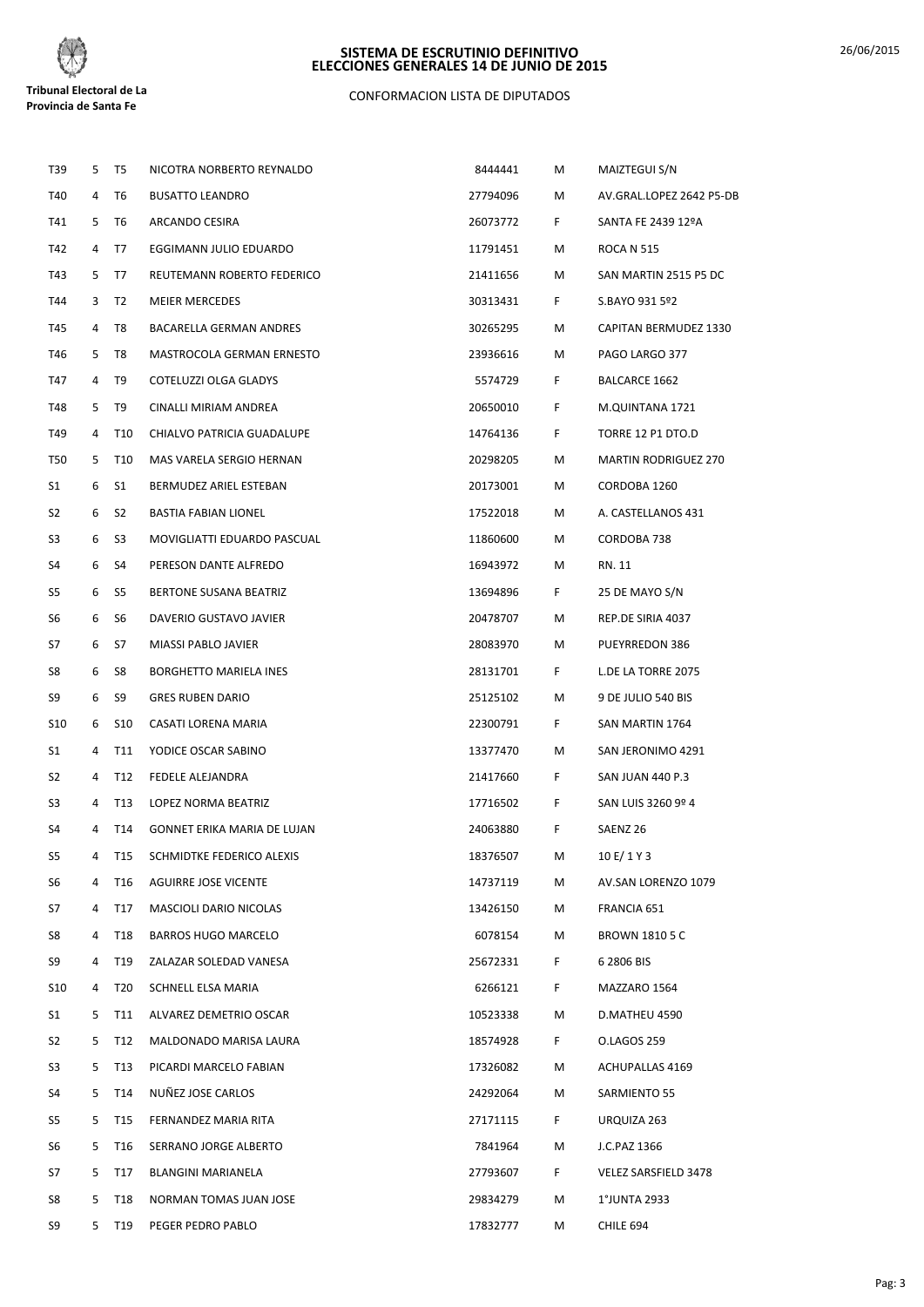

# CONFORMACION LISTA DE DIPUTADOS

| <b>S10</b>     | 5              | T <sub>20</sub> | <b>VOTTERO NATALIA</b>       | 32098268 | F  | <b>MITRE 926</b>            |
|----------------|----------------|-----------------|------------------------------|----------|----|-----------------------------|
| S <sub>1</sub> | 3              | T <sub>3</sub>  | <b>GONZALEZ MARTIN ARIEL</b> | 26220167 | M  | <b>CORRIENTES 398</b>       |
| S <sub>2</sub> | $\overline{3}$ | T <sub>4</sub>  | SOSA MARIA JIMENA            | 29924648 | F  | PJE.IRALA 4248              |
| S <sub>3</sub> | $\overline{3}$ | T <sub>5</sub>  | RAMOS GUSTAVO ARIEL          | 25459325 | M  | <b>VUELTA DEL PARAGUAYO</b> |
| S <sub>4</sub> | $\mathbf{R}$   | T <sub>6</sub>  | <b>MOULIN BERENICE</b>       | 33129225 | F  | GRAL.OBLIGADO 1172          |
| S <sub>5</sub> | $\mathbf{3}$   | T7              | CONTRERAS MARIO JUAN DOMINGO | 16155764 | M  | B° INDUSTRIAL-HABEGGER      |
| S <sub>6</sub> | 3              | T <sub>8</sub>  | <b>RIOS MARIA INES</b>       | 11852529 | F  | INDEPENDENCIA 2828          |
| S7             | $\mathbf{R}$   | T <sub>9</sub>  | DIEZ ADRIANA NOEMI           | 13448311 | F. | <b>IRIGOYEN 791</b>         |
| S8             | 3              | T <sub>10</sub> | <b>LONCARIC RUBEN</b>        | 16837992 | M  | <b>PERU 3535</b>            |
| S <sub>9</sub> | 3              | T11             | LUCCI SONIA NORIS            | 13029804 | F  | LAS HERAS 3119              |
| <b>S10</b>     | 3              | T <sub>12</sub> | ACUÑA JOSE PATRICIO          | 8106195  | M  | BATALLA DE TUCUMAN 2748     |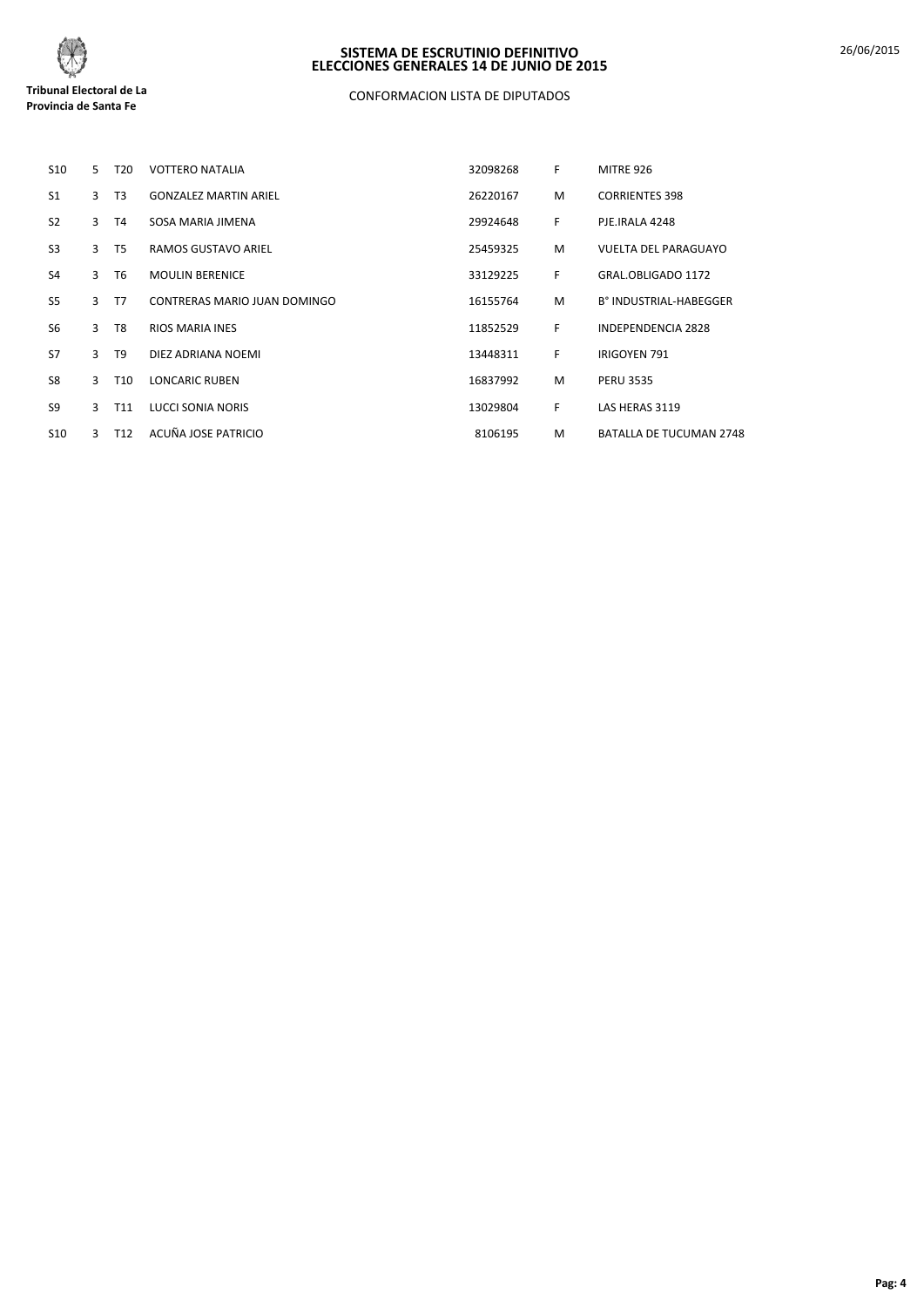

# DISTRIBUCION DE DIPUTADOS

| Situación         | Partido | <b>Nombre Partido</b>                 | Sit. Partido | <b>COEFIC.</b> |
|-------------------|---------|---------------------------------------|--------------|----------------|
| <b>TITULAR 1</b>  | 6       | FRENTE PROGRESISTA CIVICO Y SOCIAL    | Sit.Part-T1  | 765.078,00     |
| <b>TITULAR 2</b>  | 6       | FRENTE PROGRESISTA CIVICO Y SOCIAL    | Sit.Part-T2  | 382.539,00     |
| <b>TITULAR 3</b>  | 6       | FRENTE PROGRESISTA CIVICO Y SOCIAL    | Sit.Part-T3  | 255.026,00     |
| <b>TITULAR 4</b>  | 6       | FRENTE PROGRESISTA CIVICO Y SOCIAL    | Sit.Part-T4  | 191.269,50     |
| <b>TITULAR 5</b>  | 6       | FRENTE PROGRESISTA CIVICO Y SOCIAL    | Sit.Part-T5  | 153.015,60     |
| <b>TITULAR 6</b>  | 6       | FRENTE PROGRESISTA CIVICO Y SOCIAL    | Sit.Part-T6  | 127.513,00     |
| <b>TITULAR 7</b>  | 6       | FRENTE PROGRESISTA CIVICO Y SOCIAL    | Sit.Part-T7  | 109.296,86     |
| <b>TITULAR 8</b>  | 6       | FRENTE PROGRESISTA CIVICO Y SOCIAL    | Sit.Part-T8  | 95.634,75      |
| TITULAR 9         | 6       | FRENTE PROGRESISTA CIVICO Y SOCIAL    | Sit.Part-T9  | 85.008,67      |
| TITULAR 10        | 6       | FRENTE PROGRESISTA CIVICO Y SOCIAL    | Sit.Part-T10 | 76.507,80      |
| TITULAR 11        | 6       | FRENTE PROGRESISTA CIVICO Y SOCIAL    | Sit.Part-T11 | 69.552,55      |
| <b>TITULAR 12</b> | 6       | FRENTE PROGRESISTA CIVICO Y SOCIAL    | Sit.Part-T12 | 63.756,50      |
| <b>TITULAR 13</b> | 6       | FRENTE PROGRESISTA CIVICO Y SOCIAL    | Sit.Part-T13 | 58.852,15      |
| <b>TITULAR 14</b> | 6       | FRENTE PROGRESISTA CIVICO Y SOCIAL    | Sit.Part-T14 | 54.648,43      |
| <b>TITULAR 15</b> | 6       | FRENTE PROGRESISTA CIVICO Y SOCIAL    | Sit.Part-T15 | 51.005,20      |
| <b>TITULAR 16</b> | 6       | FRENTE PROGRESISTA CIVICO Y SOCIAL    | Sit.Part-T16 | 47.817,38      |
| <b>TITULAR 17</b> | 6       | FRENTE PROGRESISTA CIVICO Y SOCIAL    | Sit.Part-T17 | 45.004,59      |
| <b>TITULAR 18</b> | 6       | FRENTE PROGRESISTA CIVICO Y SOCIAL    | Sit.Part-T18 | 42.504,33      |
| <b>TITULAR 19</b> | 6       | FRENTE PROGRESISTA CIVICO Y SOCIAL    | Sit.Part-T19 | 40.267,26      |
| <b>TITULAR 20</b> | 6       | FRENTE PROGRESISTA CIVICO Y SOCIAL    | Sit.Part-T20 | 38.253,90      |
| <b>TITULAR 21</b> | 6       | FRENTE PROGRESISTA CIVICO Y SOCIAL    | Sit.Part-T21 | 36.432,29      |
| TITULAR 22        | 6       | FRENTE PROGRESISTA CIVICO Y SOCIAL    | Sit.Part-T22 | 34.776,27      |
| TITULAR 23        | 6       | FRENTE PROGRESISTA CIVICO Y SOCIAL    | Sit.Part-T23 | 33.264,26      |
| <b>TITULAR 24</b> | 6       | FRENTE PROGRESISTA CIVICO Y SOCIAL    | Sit.Part-T24 | 31.878,25      |
| <b>TITULAR 25</b> | 6       | FRENTE PROGRESISTA CIVICO Y SOCIAL    | Sit.Part-T25 | 30.603,12      |
| <b>TITULAR 26</b> | 6       | FRENTE PROGRESISTA CIVICO Y SOCIAL    | Sit.Part-T26 | 29.426,08      |
| <b>TITULAR 27</b> | 6       | FRENTE PROGRESISTA CIVICO Y SOCIAL    | Sit.Part-T27 | 28.336,22      |
| TITULAR 28        | 6       | FRENTE PROGRESISTA CIVICO Y SOCIAL    | Sit.Part-T28 | 27.324,21      |
| <b>TITULAR 29</b> | 4       | FRENTE JUSTICIALISTA PARA LA VICTORIA | Sit.Part-T1  | 355.375,00     |
| TITULAR 30        | 5       | UNION PRO FEDERAL                     | Sit.Part-T1  | 340.772,00     |
| TITULAR 31        | 4       | FRENTE JUSTICIALISTA PARA LA VICTORIA | Sit.Part-T2  | 177.687,50     |
| TITULAR 32        | 5       | UNION PRO FEDERAL                     | Sit.Part-T2  | 170.386,00     |
| TITULAR 33        | 4       | FRENTE JUSTICIALISTA PARA LA VICTORIA | Sit.Part-T3  | 118.458,33     |
| <b>TITULAR 34</b> | 5       | UNION PRO FEDERAL                     | Sit.Part-T3  | 113.590,67     |
| TITULAR 35        | 3       | FRENTE SOCIAL Y POPULAR               | Sit.Part-T1  | 92.075,00      |
| TITULAR 36        | 4       | FRENTE JUSTICIALISTA PARA LA VICTORIA | Sit.Part-T4  | 88.843,75      |
| TITULAR 37        | 5       | UNION PRO FEDERAL                     | Sit.Part-T4  | 85.193,00      |
| TITULAR 38        | 4       | FRENTE JUSTICIALISTA PARA LA VICTORIA | Sit.Part-T5  | 71.075,00      |
| TITULAR 39        | 5       | UNION PRO FEDERAL                     | Sit.Part-T5  | 68.154,40      |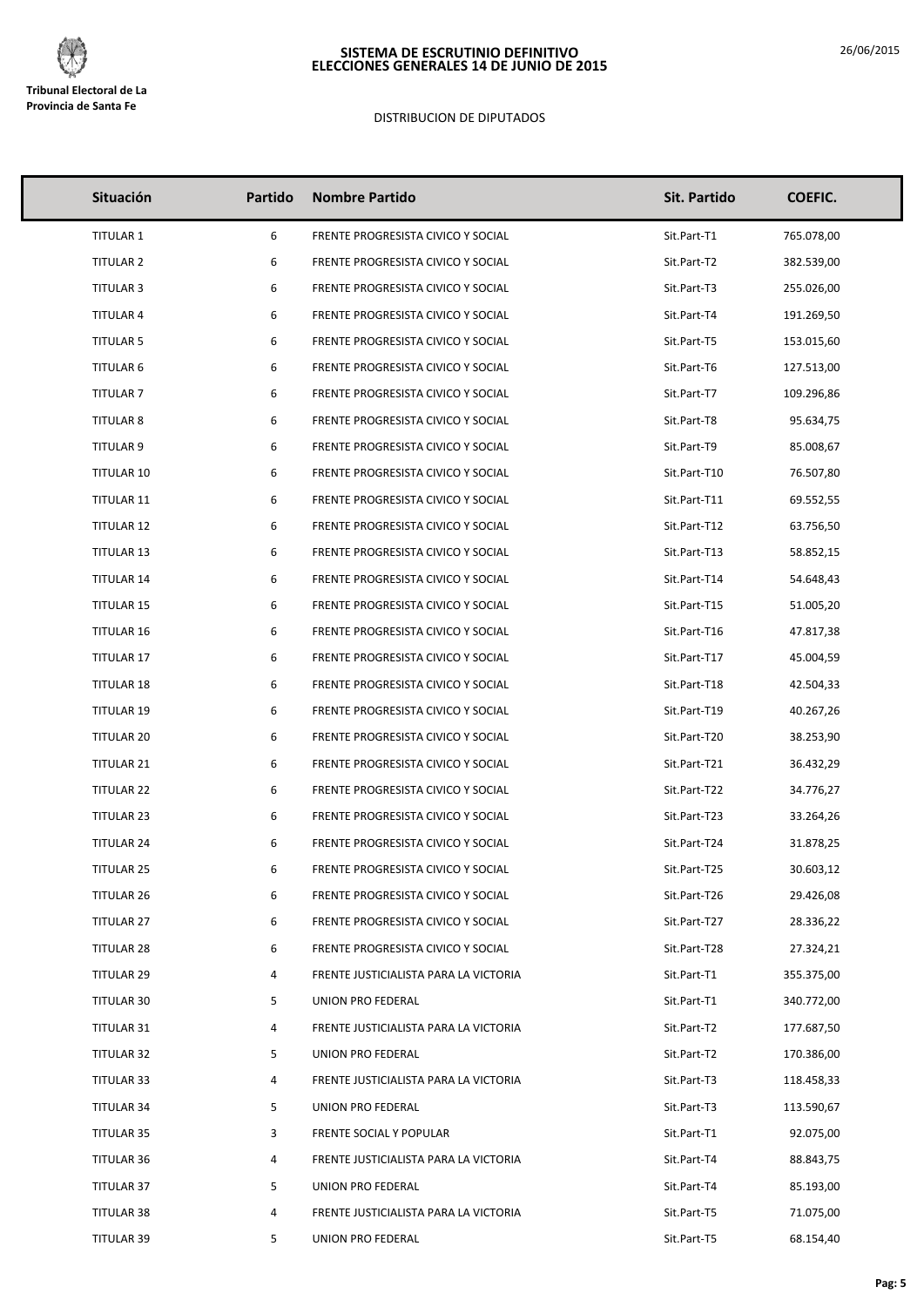

#### **DISTRIBUCION DE DIPUTADOS**

| TITULAR 40        | 4 | FRENTE JUSTICIALISTA PARA LA VICTORIA | Sit.Part-T6  | 59.229,17 |
|-------------------|---|---------------------------------------|--------------|-----------|
| TITULAR 41        | 5 | UNION PRO FEDERAL                     | Sit.Part-T6  | 56.795,33 |
| TITULAR 42        | 4 | FRENTE JUSTICIALISTA PARA LA VICTORIA | Sit.Part-T7  | 50.767,86 |
| TITULAR 43        | 5 | UNION PRO FEDERAL                     | Sit.Part-T7  | 48.681,71 |
| <b>TITULAR 44</b> | 3 | FRENTE SOCIAL Y POPULAR               | Sit.Part-T2  | 46.037,50 |
| <b>TITULAR 45</b> | 4 | FRENTE JUSTICIALISTA PARA LA VICTORIA | Sit.Part-T8  | 44.421,88 |
| TITULAR 46        | 5 | UNION PRO FEDERAL                     | Sit.Part-T8  | 42.596,50 |
| TITULAR 47        | 4 | FRENTE JUSTICIALISTA PARA LA VICTORIA | Sit.Part-T9  | 39.486,11 |
| TITULAR 48        | 5 | UNION PRO FEDERAL                     | Sit.Part-T9  | 37.863,56 |
| TITULAR 49        | 4 | FRENTE JUSTICIALISTA PARA LA VICTORIA | Sit.Part-T10 | 35.537,50 |
| TITULAR 50        | 5 | UNION PRO FEDERAL                     | Sit.Part-T10 | 34.077,20 |
| SUPLENTE          | 6 | FRENTE PROGRESISTA CIVICO Y SOCIAL    | Sit.Part S1  | 30.979,27 |
| SUPLENTE          | 6 | FRENTE PROGRESISTA CIVICO Y SOCIAL    | Sit.Part S2  | 30.979,27 |
| SUPLENTE          | 6 | FRENTE PROGRESISTA CIVICO Y SOCIAL    | Sit.Part S3  | 30.979,27 |
| SUPLENTE          | 6 | FRENTE PROGRESISTA CIVICO Y SOCIAL    | Sit.Part S4  | 30.979,27 |
| <b>SUPLENTE</b>   | 6 | FRENTE PROGRESISTA CIVICO Y SOCIAL    | Sit.Part S5  | 30.979,27 |
| <b>SUPLENTE</b>   | 6 | FRENTE PROGRESISTA CIVICO Y SOCIAL    | Sit.Part S6  | 30.979,27 |
| <b>SUPLENTE</b>   | 6 | FRENTE PROGRESISTA CIVICO Y SOCIAL    | Sit.Part S7  | 30.979,27 |
| SUPLENTE          | 6 | FRENTE PROGRESISTA CIVICO Y SOCIAL    | Sit.Part S8  | 30.979,27 |
| SUPLENTE          | 6 | FRENTE PROGRESISTA CIVICO Y SOCIAL    | Sit.Part S9  | 30.979,27 |
| SUPLENTE          | 6 | FRENTE PROGRESISTA CIVICO Y SOCIAL    | Sit.Part S10 | 30.979,27 |
| SUPLENTE          | 4 | FRENTE JUSTICIALISTA PARA LA VICTORIA | Sit.Part T11 | 30.979,27 |
| SUPLENTE          | 4 | FRENTE JUSTICIALISTA PARA LA VICTORIA | Sit.Part T12 | 30.979,27 |
| <b>SUPLENTE</b>   | 4 | FRENTE JUSTICIALISTA PARA LA VICTORIA | Sit.Part T13 | 30.979,27 |
| SUPLENTE          | 4 | FRENTE JUSTICIALISTA PARA LA VICTORIA | Sit.Part T14 | 30.979,27 |
| <b>SUPLENTE</b>   | 4 | FRENTE JUSTICIALISTA PARA LA VICTORIA | Sit.Part T15 | 30.979,27 |
| <b>SUPLENTE</b>   | 4 | FRENTE JUSTICIALISTA PARA LA VICTORIA | Sit.Part T16 | 30.979,27 |
| SUPLENTE          | 4 | FRENTE JUSTICIALISTA PARA LA VICTORIA | Sit.Part T17 | 30.979,27 |
| <b>SUPLENTE</b>   | 4 | FRENTE JUSTICIALISTA PARA LA VICTORIA | Sit.Part T18 | 30.979,27 |
| SUPLENTE          | 4 | FRENTE JUSTICIALISTA PARA LA VICTORIA | Sit.Part T19 | 30.979,27 |
| SUPLENTE          | 4 | FRENTE JUSTICIALISTA PARA LA VICTORIA | Sit.Part T20 | 30.979,27 |
| SUPLENTE          | 5 | UNION PRO FEDERAL                     | Sit.Part T11 | 30.979,27 |
| SUPLENTE          | 5 | UNION PRO FEDERAL                     | Sit.Part T12 | 28.397,67 |
| <b>SUPLENTE</b>   | 5 | UNION PRO FEDERAL                     | Sit.Part T13 | 26.213,23 |
| <b>SUPLENTE</b>   | 5 | UNION PRO FEDERAL                     | Sit.Part T14 | 24.340,86 |
| SUPLENTE          | 5 | UNION PRO FEDERAL                     | Sit.Part T15 | 22.718,13 |
| SUPLENTE          | 5 | UNION PRO FEDERAL                     | Sit.Part T16 | 21.298,25 |
| SUPLENTE          | 5 | UNION PRO FEDERAL                     | Sit.Part T17 | 20.045,41 |
| SUPLENTE          | 5 | UNION PRO FEDERAL                     | Sit.Part T18 | 18.931,78 |
| <b>SUPLENTE</b>   | 5 | UNION PRO FEDERAL                     | Sit.Part T19 | 17.935,37 |
| <b>SUPLENTE</b>   | 5 | UNION PRO FEDERAL                     | Sit.Part T20 | 17.038,60 |
| <b>SUPLENTE</b>   | 3 | FRENTE SOCIAL Y POPULAR               | Sit.Part T3  | 16.227,24 |